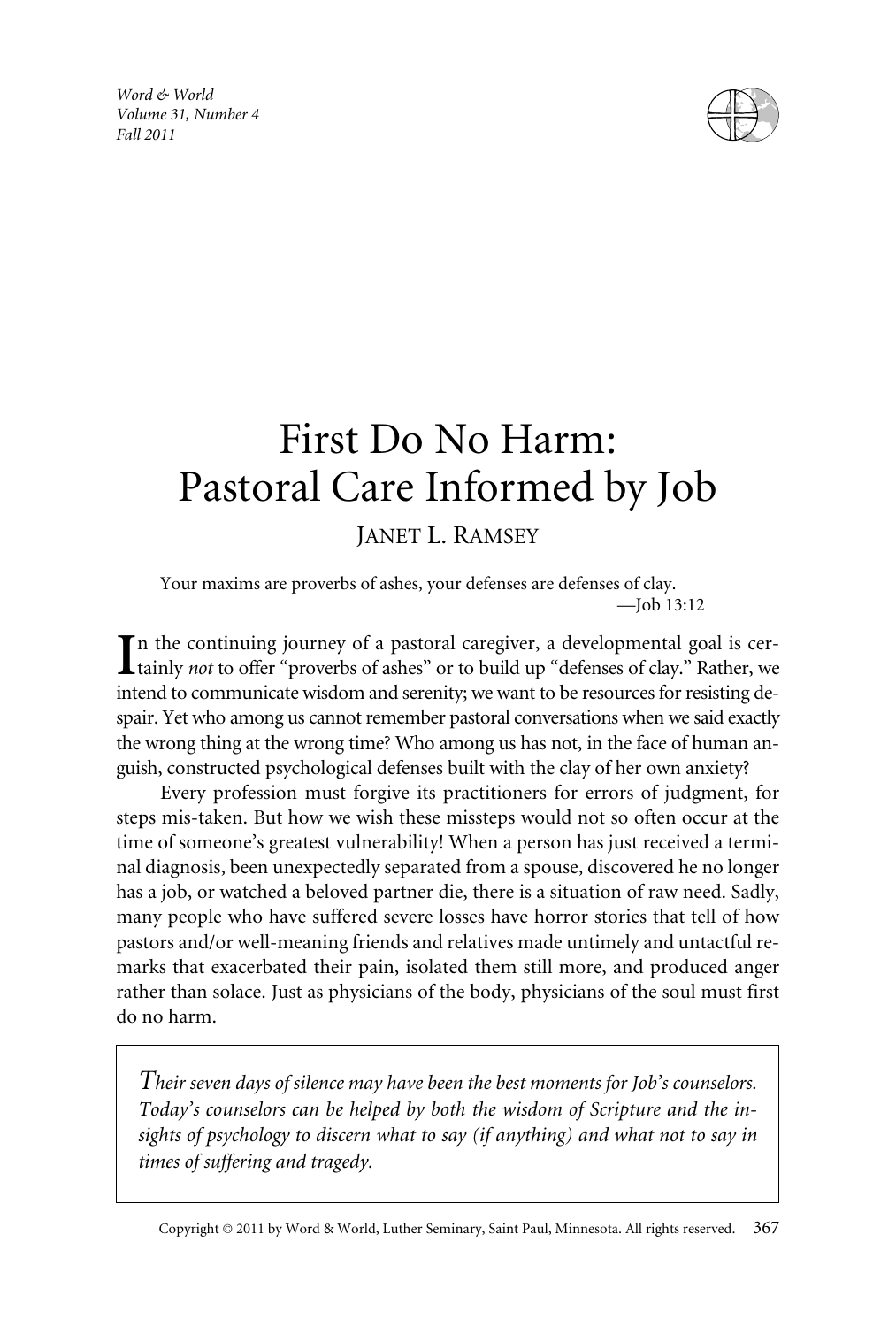After being on both ends of this—as a fallible pastoral counselor and as a grieving relative—I elected to include an exercise called "What not to say" in a seminary course on grief ministry. The students and I have decided this is a valid place to begin as we learn together the fine art of accompanying grieving people. I include this exercise, too, because in these days of congregational care, ministry is no longer understood as the vocation of ordained leaders alone. Rather than simply learning *ourselves* what not to say (and, at times, what *to* say), clergy are also responsible for the care-giving offered by others on our ministry teams. Admittedly, many Stephen Ministers and other lay care providers have sensitivity and wisdom we pastors can only long for—but not always. Congregational leadership means that if we have not offered the education lay counselors need and deserve, and if hurtful crisis counseling happens on our watch, we cannot deny responsibility for the harm that is done.

#### **LEARNING FROM JOB**

So where do we turn? To both word and world, to the wisdom of Scripture and to the insights of psychology, particularly as they come together in biblical characters and their dilemmas. Although the story of Job, the righteous man, was not written to serve as a text on pastoral care (nor even to explain the mystery of human suffering), this ancient story looks deeply at a vital intersection: faith and human pain. Because Christian caregivers have a resource not often utilized by secular counselors—namely, faith in a loving, saving God—we can be grateful for a story that raises difficult questions, resists facile answers, and concludes with visions of a better tomorrow. These three movements are precisely the dynamics we wish to see in the lives of sufferers. They need the courage to lament, the integrity to speak honestly with God, and active participation in their eventual healing. Along the way, we can also turn to Job for insights on how to make this process more likely, lest our proverbs of ashes and our anxious defenses set up unnecessary barriers in an already difficult journey.

Job is a particularly helpful book because Job was righteous. We must accept the narrator at his word: Job is upright; that is, he is not suffering because he is a sinner. On the contrary, he is suffering precisely because he is good. This increases the story's usefulness, because no one hearing about Job's plight can say, "Well, yes, Job did suffer, but I am a better person than he." Also, the simple fact that Job suffered on all human levels, not in one area of his life alone, makes the tale more beneficial. He lost wealth, children, reputation, and health; that is, he lost every reason to hope. Despite the seemingly limitless list of human agonies in the world today, few of us can put God on trial and claim that, compared to Job, we have it worse. $1$ 

<sup>&</sup>lt;sup>1</sup>One modern example of suffering that does equal that of Job was endured by Jews in Germany during World War II. Elie Wiesel is said to have witnessed Jewish prisoners try God in absentia for abandoning the Jewish people during the Holocaust. Based on this experience, Wiesel wrote the play and novel *The Trial of God* (New York: Random House, 1979).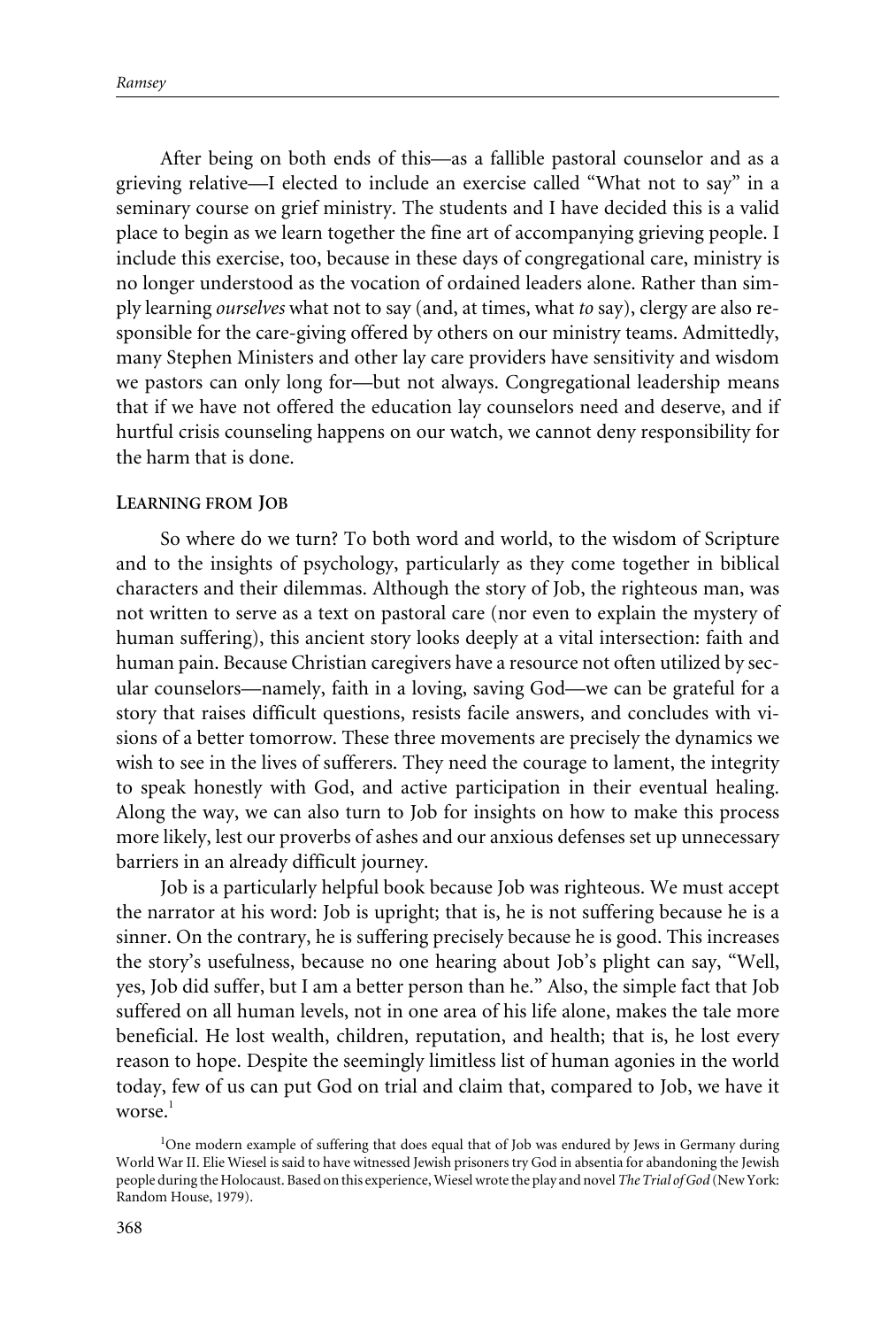#### **A CAVEAT: THE IMPORTANCE OF TIMING AND TACT**

Recommending what not to say to sufferers (and their grieving caregivers) is a complex process because timing and tact can be even more important than avoiding certain language. There are things that can be said *by* someone in pain that cannot be said *to* that person. There are things that are helpful to say before or after the acute phases of suffering that ought not be said in the midst of it. There are comments we might wisely make to a dying person but not to his wife, and things we would say to a spouse but not to the dying person. Attending to timing and tact means that there can be no hard and fast rules for pastoral counselors as we minister to those in crisis.

> *There are things that can be said by someone in pain that cannot be said to that person. Attending to timing and tact means that there can be no hard and fast rules for pastoral counselors as we minister to those in crisis.*

One of the places the need for timing and tact becomes public, and very delicate, is when writing a funeral sermon. If the narrator of Job had continued until the hero's death, what words might the mourners have offered at his burial? By that time, many years later, Job's fortune had been restored (42:10). Yet no one could bring back his first children; no one could offer adequate reparations for the agony he experienced. And what of today? Should a homilitician, preparing to preach after someone has suffered and died, describe the pain that has been endured and list each agony with specificity? Each year in my grief course, some students write their imaginary funeral sermon in just that style, beginning with lengthy descriptions of the recent ordeal. I protest, and our disagreement results in an interesting dialogue in which they argue for "truth telling" and I make my case for "timing and tact." Clearly, the balance between speaking with integrity and showing adequate sensitivity to those who mourn is a moving target. We can only pray that the Holy Spirit will grant us wisdom for the task.

## **WHAT NOT TO SAY**

## *The Time-Machine Escapist: "Soon you'll remember the good times. This too shall pass."*

It is hardly surprising that in the presence of great suffering we would prefer to be anywhere but in the present moment. Our "defenses of clay" include a strong impulse to retreat either into a highly romanticized past or into a better future. Most of us recall friends and family members who made comments such as those above—those playing the role of "Time-Machine Escapist"—and we may remember, too, our resistance to their suggestions, smacking as they did of minimizing our experience. An impulse to escape present realities was strong in Zophar: "You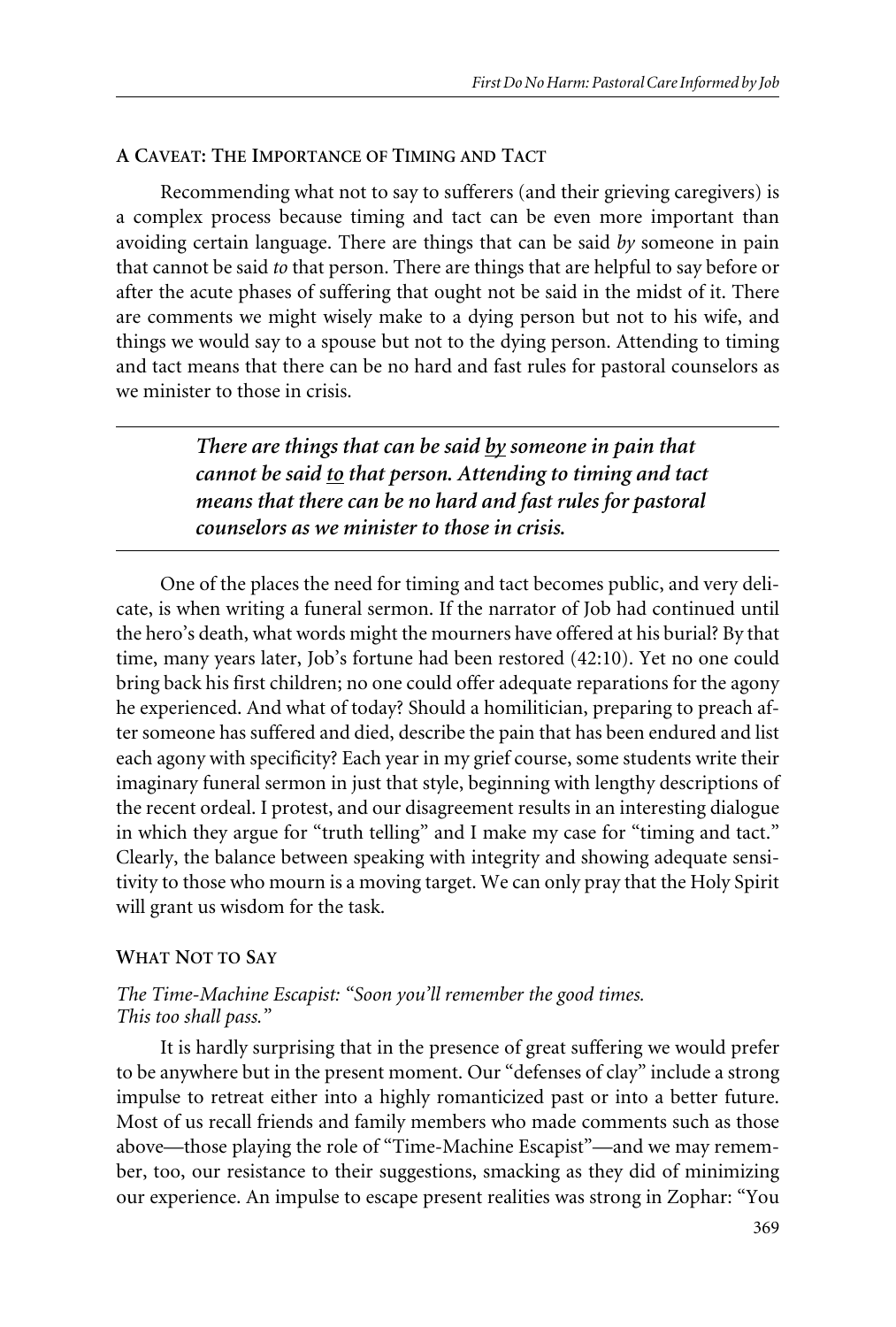will forget your misery; you will remember it as waters that have passed away. And your life will be brighter than the noonday; its darkness will be like the morning"  $(11:16-17)$ .

What would-be comforters do not always understand is that intense pain problematizes *all* time: past, present and future. The present seems endless and unendurable, but neither the past nor the future offer any real escape. Rather than being able to remember former days fondly during a time of acute loss, it is typical to resist the pull of memory. Newly divorced persons destroy their scrapbooks; the terminally ill dread Christmas nostalgia. Wrote C. S. Lewis after the death of his beloved wife, "I know that the thing I want is exactly the thing I can never get. The old life, the jokes, the drinks, the arguments, the lovemaking, the tiny, heartbreaking commonplace."<sup>2</sup> While it is true that a bereaved spouse may eventually be able to smile at old memories, our task is not to point that out at the time of death. Rather, our desire to do so is a sign of our own discomfort.

*How do we manage our own anxiety and stay fully present? I believe it is, psychologically speaking, by recognizing our own unhealthy defenses at work and, spiritually speaking, by believing that our times—present, past, and future—are in God's hands.*

Thoughts of the future also become painful. Tomorrow is unknown, and may well bring more distressing losses quite beyond our control. A sense of the passing of time does not, in and of itself, heal. Rather, it may lead a sufferer to mourn that so many days have been wasted in pain and sorrow. Said Job, "My days are swifter than a runner; they flee away, they see no good. They go by like skiffs of reed, like an eagle swooping on the prey" (9:25–26).

But how do we manage our own anxiety and stay fully present? I believe it is, psychologically speaking, by recognizing our own unhealthy defenses at work and, spiritually speaking, by believing that our times—present, past, and future—are in God's hands. This is not because we understand the *whys*: why someone is so hurt by past memories, why the present is so filled with pain, or why the future remains so threatening. It is simply trusting that all the times of our lives are mysteriously wrapped up in the trustworthy promises of God.

## *The Orthodox Judge: "We all know why this is happening."*

Most of the bad counsel in the book of Job has one repetitive theme: "This suffering is your own fault!" Against all evidence to the contrary, against Job's elegant self-defense ("Teach me, and I will be silent; make me understand how I have gone wrong"—6:24*),* and against God's own affirmations, Job's friends insist that he is a great sinner and tell him his misdeeds are the cause of his pain. There is a causal relationship, they argue, between his piteous condition and his lack of righ-

<sup>2</sup> C. S. Lewis, *A Grief Observed* (New York: Bantam, 1961) 27–28.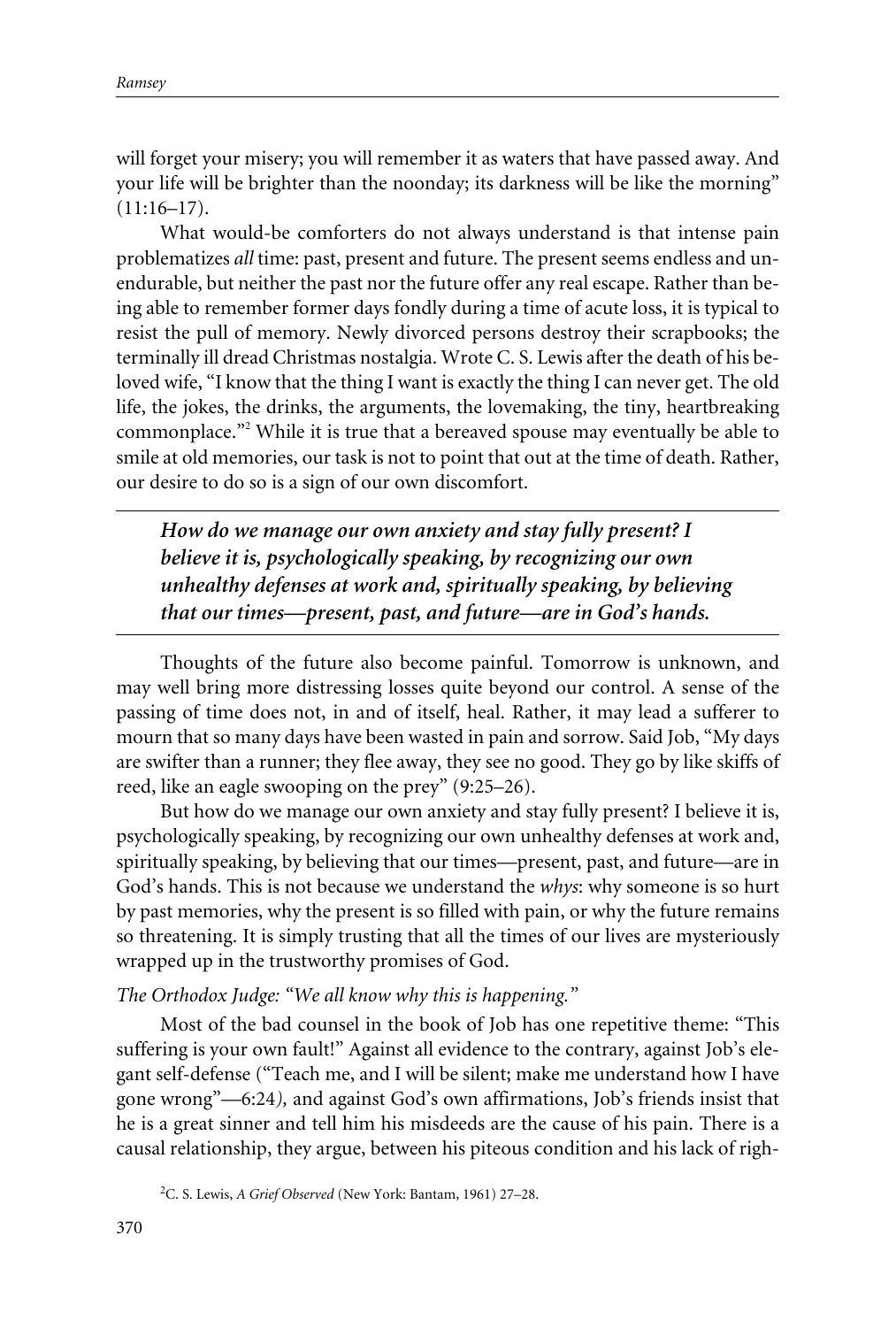teousness. Eliphaz asks, "Think now, who that was innocent ever perished?*"* (4:7), and Bildad confirms, "Does God pervert justice?" (8:3). Job's friends rely on popular (orthodox) interpretations of what constitutes divine justice. This is how they deal with their own fears—by implication, if Job is a terrible sinner, and they are righteous, then they will not also suffer.

Thankfully, I haven't heard a funeral sermon or read a student verbatim with this outrageous theme for some time, perhaps because "sin" is out of vogue and because history soon shakes us free of simplistic theodicy. But I have heard comments that reveal a new, secular orthodoxy; namely, that poor health habits are the cause of physical suffering and untimely death. The new "sin" is eating chocolate! As medical science continues to show us the importance of exercise, not smoking, maintaining a low-fat diet, and wearing our seat belts, we rightly encourage wellness in our congregations. But one simply does not say to the new widow, "If only he had not eaten all those Big Macs!" Nor does not one preach (I would hope) a funeral sermon that mentions the deceased's smoking habits or the suicide victim's untreated depression. The last thing the family in the front row needs is our facile judgments on the behavior of their loved one.

Perhaps a contemporary version of Eliphaz's comment would read, "Think now, who in good shape ever died young?" As we anxiously protect ourselves from identifying with serious sickness and as medical technology continues to advance, we can easily buy into the illusion that our health is now completely under our control. But death comes, too, to those who avoid desserts and run five miles a day. The basic vulnerability of the human condition is larger and more complex than our best laid plans, and, like Job's friends, we err if we begin with a theory and then go looking for the  $sin<sup>3</sup>$ 

There is also, once again, the matter of timing and tact. In a youth group meeting, it might well be helpful to talk about sexual behaviors and their relationship to illness, but when visiting a man dying with HIV-AIDS, there are better topics to initiate. This may sound self-evident, but we've all heard horror stories (at least in times past or among some Christian groups) of pastors who hinted about sinful sexual practices during a funeral sermon, or bluntly accused a smoker, near death, of killing himself. Cruel as these caregivers appear, I wonder if anxiety is not their motivation.

Job scholar Daniel Simundson has written that anxiety in Job's friends has two root causes. First, these men are trying to avoid the big questions, the hard questions that no one can really answer. But secondly, they are looking for protection against identifying with Job and his suffering. They are trying to comfort themselves that they are more righteous and thus more safe.<sup>4</sup> Those of us who do try to live a healthy lifestyle need to be aware how easily we can become judgmental

4 Ibid., 100–101.

<sup>3</sup> Daniel J. Simundson, *Faith Under Fire: Biblical Interpretations of Suffering* (Minneapolis: Augsburg, 1980) 100.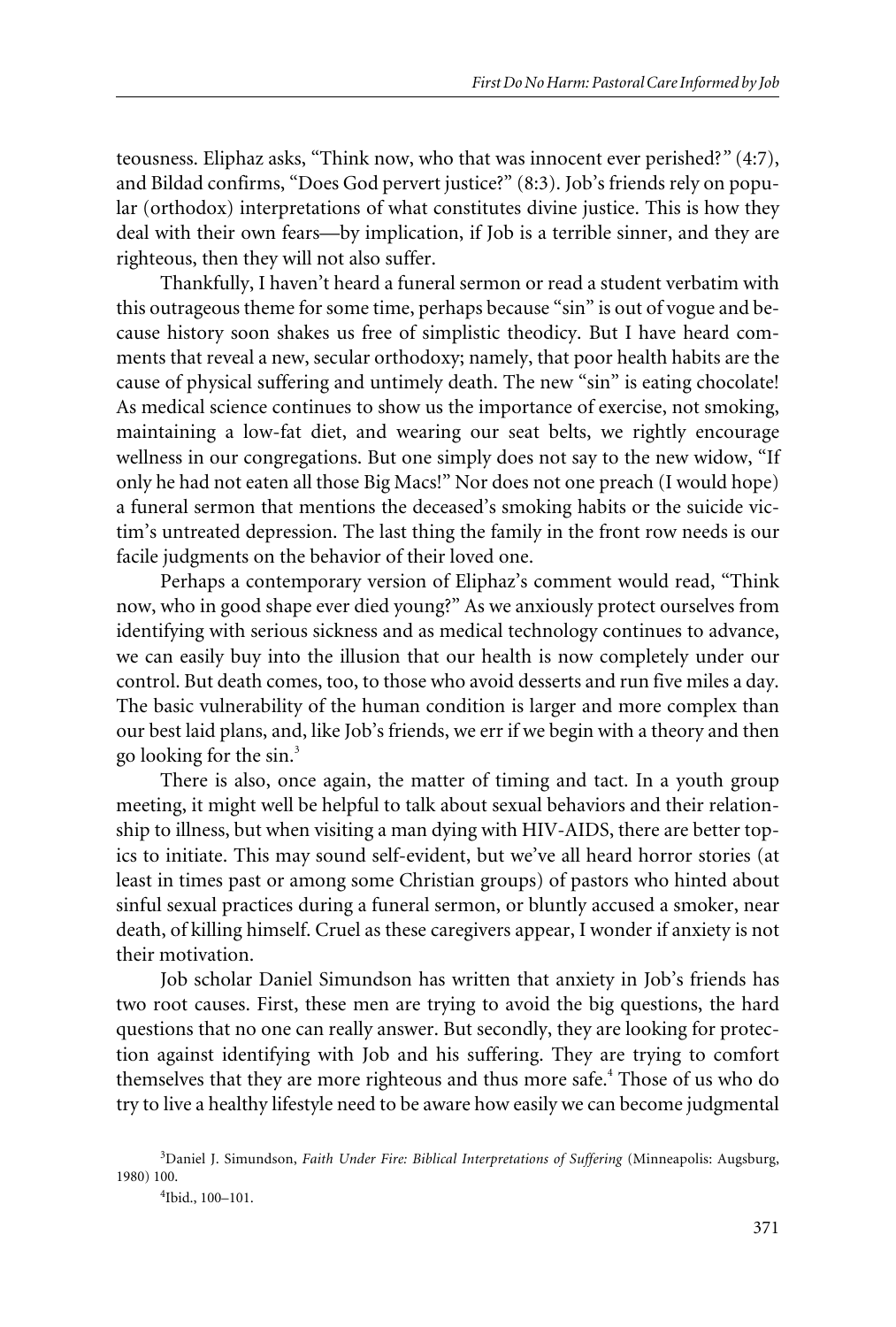and insensitive. How dreadful it would be to echo Zophar: "They knew no quiet in their bellies; in their greed they let nothing escape. There was nothing left after they had eaten; therefore their prosperity will not endure.…all the force of misery will come upon them. To fill their belly to the full God will send his fierce anger into them, and rain it upon them as their food" (20:20–23)*.* This too-tidy belief in cause and effect and the conviction that human behavior directly determines human prosperity is then powerfully disputed by Job: "Will any teach God knowledge, seeing that he judges those that are on high? One dies in full prosperity, being wholly at ease and secure, his loins full of milk and the marrow of his bones moist. Another dies in bitterness of soul, never having tasted of good" (21:22–25).

### *The Zealous Preacher: "Your faith is strong enough to get you through this."*

When Eliphaz first counsels Job, he reminds him of his faith, his care for others: "Your words have supported those who were stumbling, and you have made firm the feeble knees. But now it has come to you, and you are impatient; it touches you, and you are dismayed. Is not your fear of God your confidence, and the integrity of your ways your hope?" (4:4–6) Having his faith hurled back at him like a stone is no help to Job. Aggression such as this may be cloaked within a compliment, but it ends up conveying the sentiment, "Don't come whining to me! You are supposed to be a person of faith!" Once again, the needs of the counselor preempt those of the sufferer.

I am a great proponent of helping people recognize and build on their strengths, but that is not best accomplished by accusing someone who isn't living up to our naïve expectations. Rather, recovery is a *slow movement* best initiated by the sufferer herself with only gentle and timely encouragement. Our counsel is most helpful when we do not demand strength but instead give (implicitly or explicitly) permission to be weak. As a pastoral counselor, I frequently drew a jagged line for grieving clients, hoping that they would recognize the positive slope hidden within the high and low points on the graph.

Job takes a very different stance from his aggressively religious friends. He is at his most faithful when he repents "in dust and ashes" (42:6). His journey reminds us that our task is not to critique the weakness of hurting persons. Rather, it is to accompany them to the cross, where together we meet a God whose greatest moment was one of public defeat and personal vulnerability. Pastoral care at the foot of the cross is not about demanding strength but about guiding those in pain toward a new location.

#### **WHAT** *DO* **WE SAY? THE SPIRIT AS GUIDE**

Of course, the list of hurtful comments above is far from exhaustive. Beyond what we learn from Job, there are other things not to say, such as, "I know how you feel" (You don't!), and, "This is just nature's way" (So what? It still hurts!). But more important than memorizing what not to say is learning to listen—listen to